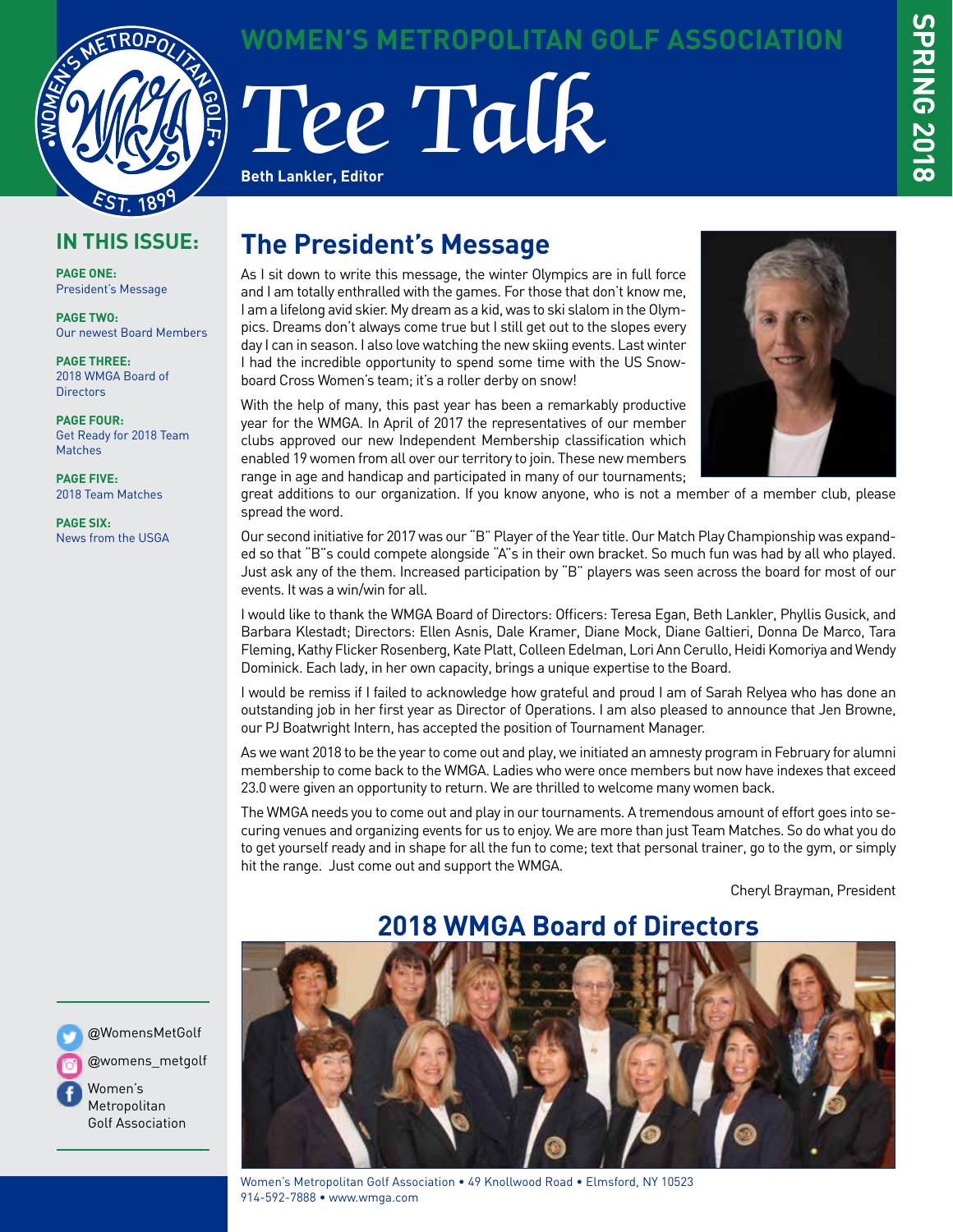# **Our Newest Board Members** 2



#### **Donna De Marco, Membership Chair (WTC/CT)**

Donna resides in Eastchester, NY, and is a member of Lake Isle. Following her graduation from NYU as a journalism major, Donna boarded a bus for Tauck Tours and spent seven years guiding people on their vacations across the United States and Atlantic Canada. When she returned to NY, she obtained a master's degree in education and has spent the past 26 years teaching on the middle school and high school levels, with a brief stint as a teacher trainer in the Bronx Zoo's Education Department. Currently, Donna is a teacher/administrator at Westchester Hebrew High School in Mamaroneck, where she teaches English, oversees the Learning Center, and is the Coordinator of General Studies. She also serves as coach of the golf club and advisor for the debate and Envision Shakespeare teams. Outside of school, Donna can be found chasing a deal as a licensed sales agent for Claire D. Leone Real Estate, playing golf with old friends or new friends she met through her involvement with the WMGA and EWGA, attending advisory board meetings at Lake Isle or keeping her dog Elmer away from squirrels, rabbits and chipmunks.



#### **Wendy Dominick, District Captain Westchester/Connecticut Team Matches (WTC/CT)**

We like to call Wendy our "Queen B", as she was the inaugural "B" Player of the Year for 2017 and the first winner of the "B" Match Play championship. Wendy, a former Kindergarten teacher for 30 years, took up golf with her free summers. A self-proclaimed "Rules Geek," Wendy has been a Rules Official with the Metropolitan Golf Association since 2011 and currently serves as the Westchester/Connecticut Regional Chair of the Rules and Competitions Committee. Wendy plays over 100 rounds of golf a year and, has traveled to Scotland, her happy place, a dozen times. Wendy joined the WMGA in 1984 and has served as a Met Rep, Team Captain, Series Captain, and is very glad to now serve on the Board as District Captain.



#### **Colleen Edelman, Site & Club Relations Chair (NJ)**

Colleen, a true "Jersey girl", currently resides in Ho-Ho-Kus with her husband, Kirk, and their three boys. She has been a member of Ridgewood Country Club [RCC] in Paramus for 6 years, and prior to that a member of White Beeches Golf and Country Club. Colleen took up golf after graduating from college based on her father's thinking that in order to be a success in the male-dominated field of banking, she should play either golf or tennis. As both her father and brother were single digit handicappers, golf was the only real option. Colleen developed a real love for the game, particularly competing with her Dad in many of the WMGA Father/Daughter Championships. She "retired" from banking with the birth of her oldest son Sean in 2000, and the twins Jack and Payne quickly followed thereafter in 2002. Colleen was the Women's Bergen County Golf Association Tournament Chair and then served as their President. Three times she has earned the title of RCC Women's Club Champion in addition to serving as President of their Women's golf association as well as serving on the RCC Executive Committee. She is excited to have all three of her boys playing golf for the Northern Highlands Regional HS this spring where she will be an Assistant Coach for the girls' golf team for the second year. We are thrilled to have Colleen on board.



#### **Diane Galtieri, District Captain Long Island Team Matches (LI)**

Diane lives in Laurel Hollow, NY with her husband James and is a member of Huntington Country Club where she has served as the Ladies Golf Chair and is currently a member of the Greens Committee. She is an avid participant of WMGA team matches and tournaments. Diane has served as the Long Island team captain for the Myra D. Paterson tournament. Diane currently divides her time between New York and the Dominican Republic where she and her husband are members of the La Romana Country Club. She has served on the board of the Family Service League and is a member of the Garden Club of America. She is also a member of the Long Island Course Rating Team. Diane is honored to be on the WMGA Board of Directors.



#### **Kate Platt, Communications and Branding Chair (NJ)**

Kate lives in the "golf capital of the world" New York City. She began playing golf in her mid-forties as a way to get out of the work-mom routine. She grew up in Grosse Pointe, Michigan where, much to her dismay, she never once held a golf club. Kate received a BS in Architecture from Lawrence Technological University near her home town, and received her Masters of Architecture from the University of Virginia after which she moved to Naples, Florida -where again she did not pick up a golf club! Finally settling in New York City in 1999, she founded Platt Dana Architects with a colleague. The office focuses on the residential market; renovating brownstones, townhouses, apartments and building new homes. Kate is married to non-golfer Adam Platt and they have two teen-age daughters; Jane and Penelope. Kate's favorite golf partner is her daughter Jane who competes in junior golf tournaments in the tristate area. When not working or being mom, Kate can be found at Montclair Golf Club in NJ. Kate is excited to be serving on both the WMGA Board and the Foundation Board.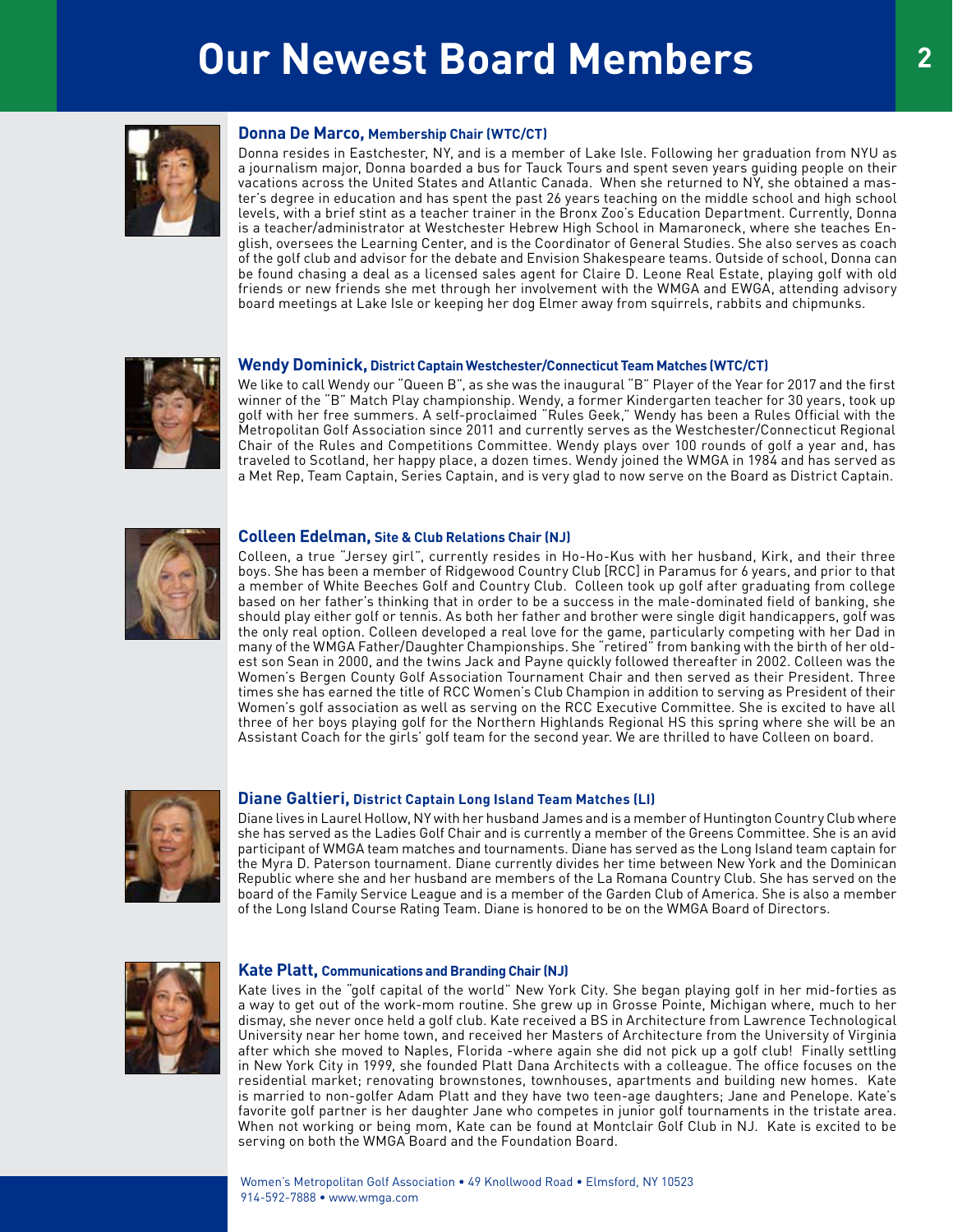# **2018 WMGA Board of Directors <sup>3</sup>**





*Sarah Relyea Director of Operations*



*Jennifer Browne Tournament Manager* 

President: Cheryl Brayman, North Shore Vice President of Competitions: Teresa Egan, Spring Lake Vice President of Outreach, Marketing & Initiatives: Beth Lankler, Fiddler's Elbow Secretary: Phyllis Gusick, Mount Kisco Treasurer: Barbara Klestadt, Sleepy Hollow

## **New Jersey Directors**

Team Competitions: Tara Fleming, NJ National Interclub Team Captain: Kathy Rosenberg, Cherry Valley - NJ Communications & Branding: Kate Platt, Montclair

Site & Club Relations: Colleen Edelman, Ridgewood - NJ



From Left to Right: Kate Platt, Beth Lankler & Teresa Egan (Not Pictured): Colleen Edelman, Tara Fleming & Kathy Rosenberg

## **Westchester/Connecticut Directors**

Interclub Team Match Chair: Lori Ann Cerullo, Rye Membership Service Chair: Donna De Marco, Lake Isle Course Rating Chair: The Million Heidi Komoriya, Trump WC

Interclub Team Captain: Wendy Dominick, Powelton



(Front Row): Barbara Klestadt, Wendy Dominick, Heidi Komoriya & Lori Ann Cerullo

## *Be a Mentor Volunteers needed*

Every year we approve a number of Fellowship Junior members [ages 12-18]. We need WMGA members to serve as mentors to these aspiring golfers. Responsibilities include: fostering good sportsmanship, encouraging participation, following and supporting the player's progress. If interested, please contact Diane Mock [dianemock@me.com] or call the office.

## **Long Island Directors**

Initiatives: Ellen Asnis, Lake Success Foundation: Dale Kramer, Fresh Meadow Junior Girls' Chair: Diane Mock, Indian Hills Interclub Team Captain: Diane Galtieri, Huntington



From Left to Right: Diane Galtieri, Ellen Asnis, Cheryl Brayman & Diane Mock [not pictured Dale Kramer]

## **WMGA Junior Golf 2018 Events**

**The Enos Cup** [Junior Intercity Matches]-*Invitational* June 26 & 27, 2018 The Apawamis Club Rye, NY

Please come out and support our girls as they seek another victory in their home territory against junior players from Massachusetts and Philadelphia.

### **Maureen Orcutt Trophy Tournament** July 2 & 3, 2018

White Beeches Golf & Country Club Haworth, NJ

Open to any Junior girl with or without a USGA Handicap Index. Players may choose to participate in either the 36 Hole Trophy Tournament or play in the 9-Hole Event.

**Junior Girls' Open Championship** August 22, 2018 Rye Golf Club Rye, NY

Open to any Junior girl with or without a USGA Handicap Index. Players may choose to participate in either the 18 Hole Championship or play in the 9-Hole Event.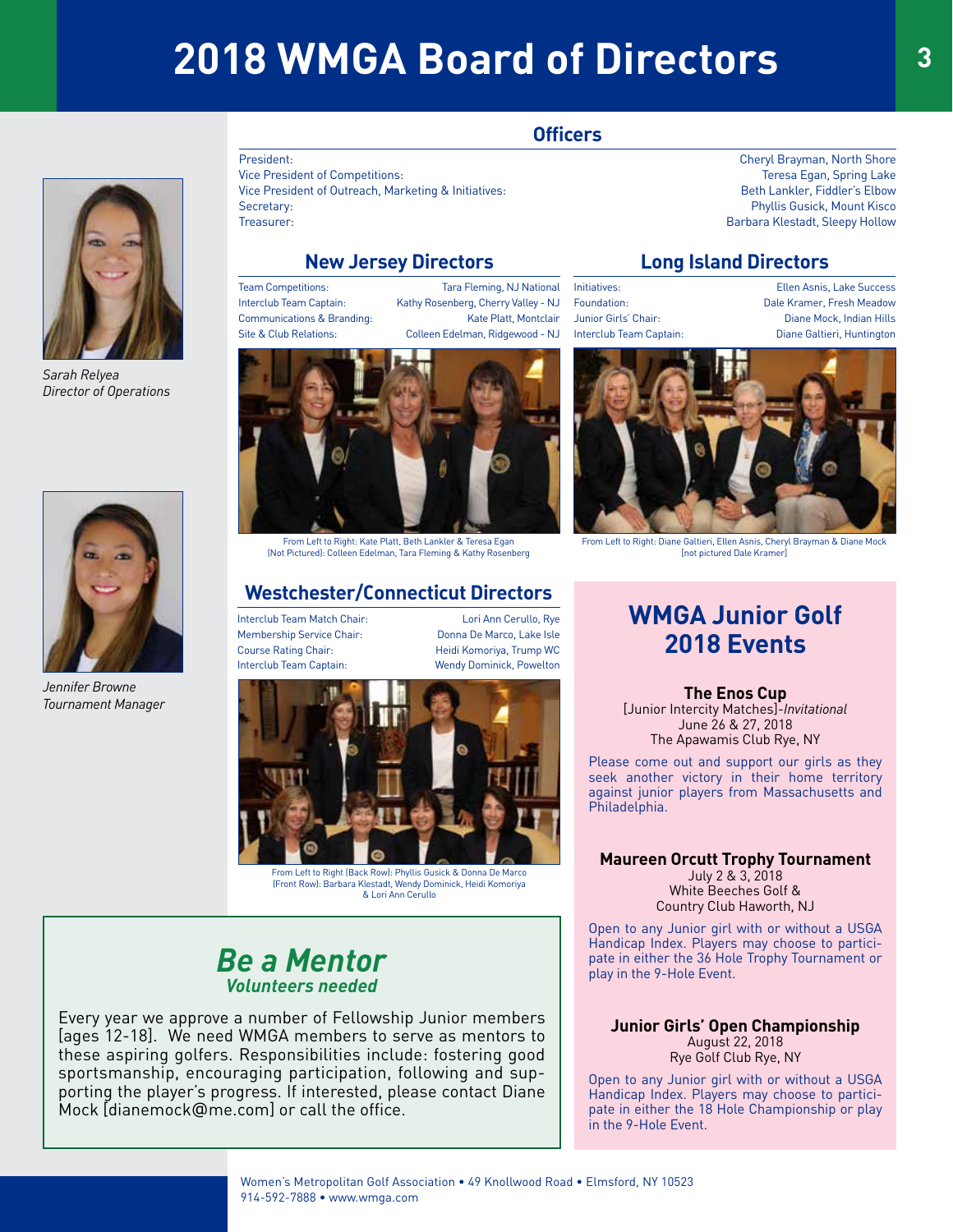### *To help you prepare for Team Matches, please read these helpful tips on rules of Match Play:*

Players may not give or ask for **advice** in either stroke play or match play (except for partner or caddie). However, information on the rules is NOT advice. It is permissible (and good sportsmanship) to prevent an opponent from breaching a Rule. *Example: You may not ask your opponent, nor can your opponent suggest, that you take or not take relief from a situation or if you should declare a ball unplayable, but you may ask or give information on how to proceed under the Rules.*

## **Important differences between match play and stroke play:**

• **Pursuant to Rule 1-3, "Players must not agree to exclude the operation of any** *Rule* **or to waive any penalty incurred"** 

-Unlike stroke play, which obligates players to report every breach of a Rule witnessed, in match play, a player MAY overlook an opponent's breach of a Rule provided that you do not say anything to your opponent. *If you are concerned that your opponent may repeat the offense you may acknowledge the error but only after teeing-off at the next hole. To acknowledge the error any earlier would constitute an agreement to waive the rules. Note: You can also choose to simply remain silent.* 

*[This assumes the opponent does not know a breach has occurred-see Rule 9 below]*

Pursuant to Rule 10-Order of Play-After both players have started play of hole, the ball far**ther from the hole is played first. [10-1 Match Play]** 

-While there is no penalty in stroke play for playing out of order, in match play if an opponent plays out of order her opponent may immediately require her to cancel the stroke and replay in the correct order. *So, if a putt is not conceded, mark it and wait your turn.*

## *Practice Note:*

**Rule 7-2: "…[a player] may practice putting or chipping on or near:**

-the putting green of the hole last played,

-any practice putting green, or

-teeing ground of the next hole…,

provided a practice stroke is not made from a hazard and does not unduly delay play (Rule 6-7)."

#### • **Rule 2-4 : A player may concede a match, a hole or her opponent's next stroke [provided the ball is at rest]. A concession may not be declined or withdrawn.**  -Unlike stroke play which requires one to finish the hole ["hole out"], in match play, a player may concede a stroke to his opponent so that she can pick-up without holing out. *Note, if you concede the putt and your opponent decides to practice and then misses, your opponent still gets the concession.*

### **Rule 2-5. Doubt as to Procedure; Disputes and Claims**

-If unsure of rule or procedure, in match play the Rules do not permit you to play a second ball [different from provisional], as they do in stroke play. You and your opponent must try and resolve the issue. If you can't agree, a claim has to be made before teeing-off at the next hole. You must notify your opponent that you're making a claim, agree to the facts of the situation and make it clear that you'll be asking for a Committee ruling.

### • **Rule 9-Information as to Strokes taken; Wrong Information**

-In stroke play, scores need only be correctly ascertained prior to submitting scorecards. In match play, however, a player has the right to ascertain from her opponent the number of strokes taken during and after play of hole. If a player incurs a penalty that was not observed by her opponent she must inform her opponent as soon as practicable. If she fails to do so before then she loses the hole [Rule 9-2b]. Loss of hole also applies if player gives incorrect information during play of a hole regarding the number of strokes taken and does not correct the mistake before her opponent makes her next stroke. *Remember-golf is a game of HONOR, if you know that you breached a rule announce the breach if not possibly noticed!*

*Editor's Note: This informative summary was prepared with the help of Board Member and Rules Official: Wendy Dominick*



## *A reminder to all team match players:*

Please donate \$1 to the WMGA Foundation for every point YOU win **or** Donate \$1 for every point YOUR TEAM wins.

Last year, WMGA members contributed \$5900 to the Foundation; this year, let's shoot for \$6500. Our scholarship recipients sincerely thank you.

Women's Metropolitan Golf Association • 49 Knollwood Road • Elmsford, NY 10523 914-592-7888 • www.wmga.com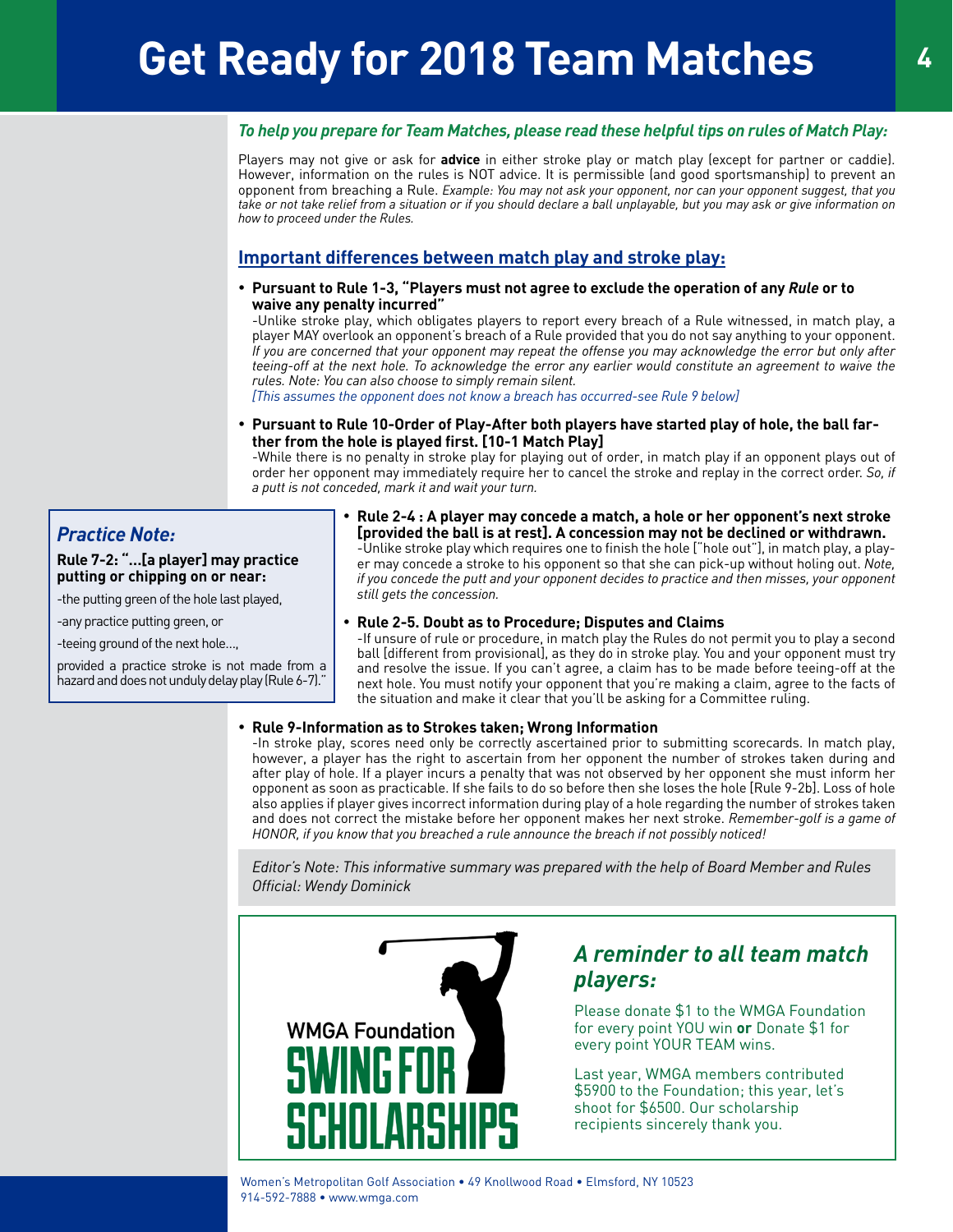# **2018 Team Matches**



#### **MATCH PLAY CHAMPIONSHIPS June 25-28 Class A & Class B** Essex Fells Country Club Essex Fells, New Jersey



**STROKE PLAY CHAMPIONSHIP July 24, 25 Class A** North Shore Country Club Glen Head, New York

## **The Caddie and the Cart**

During Team Matches a player may use a golf cart if it is provided and approved by the host club. In addition, the host club has the right to insist on the use of a caddie if available. The player may be responsible for both the cart and caddie fees at the discretion of the host club. If a caddie is available and the player is unable to walk then the player must concede her match unless a cart is available and approved. If there is no caddie or cart available prior to the start of the match, the players are not required to carry their bag or use a pull cart. The match will be rescheduled, but if both players are willing to walk/pull/carry their bags then the match MAY be played as originally scheduled.

## **It bears repeating….Nobody WANTS their team to play short . . . but life happens.**

Even the best laid plans can go awry. So what can Captains do to minimize playing short? First, appreciate the underlying intention of the rule, as stated in the TSB (p. 22 #7): *"Each player must be present and ready to tee off at her scheduled time, with the intent to complete the round."* Meaning, it is not in the spirit of team matches to have an injured player come to a team match for the purpose of teeing off and then forfeiting to "take a spot." While we know it can be challenging, please try and have alternates "on call" until the morning of the match out of respect for all the players who have gone to great lengths to be there. Let's try to do our best to minimize "playing short."

*The new rules of golf to go into effect in 2019, will not be implemented for the 2018 Team Matches and Tournament Season. However, check the notice board for local Rules about embedded ball and accidental movement of the ball on the putting green.*

## **Meet our newest Independent WMGA member: Susan Hess, owner/founder of** *Golftini.*



Unable to find a trendy golf skort that could take her from the course to school pick up, Susan decided to make one for herself; a solid black stretch cotton skort with Golftini's now signature ribbon trim. All of her friends wanted one, and so it began. In 2005, she got a small 10 x 10 booth (in the worst spot) at the PGA show in Orlando and scored a big \$70,000 order on the first day. It's been an incredible journey which included relying on help from her friends to serve as models and photographers. Now, thirteen years later, Susan's line of golf wear has achieved national recognition and is all any woman needs to dress like a winner. But let's be clear, when work is done, Susan loves to

play golf whenever she gets the chance...she'll play with people from work or with a friend at a member guest or with family on vacation. She

loves an over the top challenge, like the Manele course in Hawaii or simply an afternoon at the local links pulling a cart. Susan is really excited to add the competitive events of the WMGA to her golfing repertoire and we are excited to have her as one of our newest Independent members. If you are not familiar with her brand, check it out at *www.golftiniwear.com.*



*Pictured [l to r] Beth Lankler, early Golftini photographer with Susan at photo shoot.*